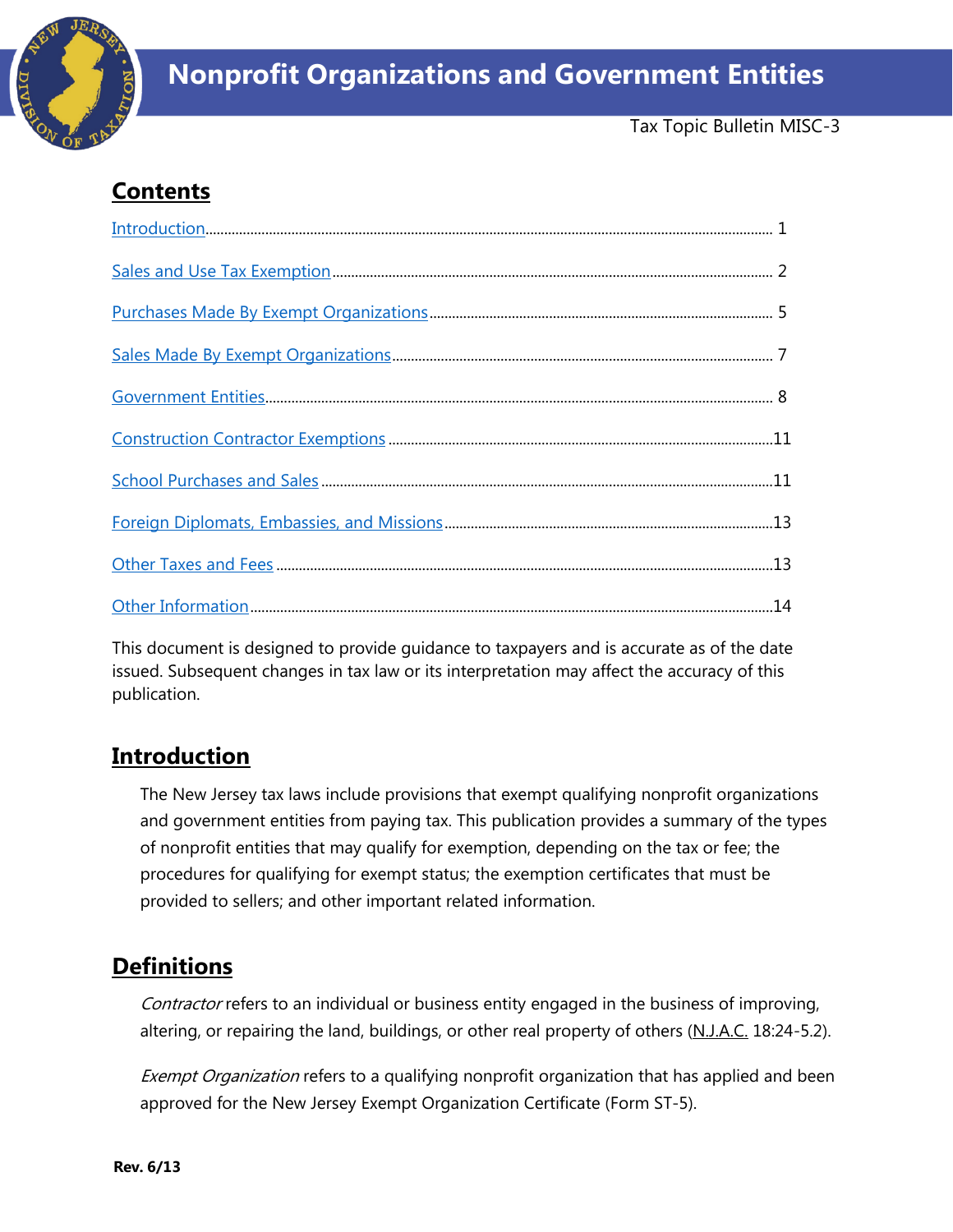Exempt Organization Certificate or Form ST-5 refers to the form issued to a nonprofit organization if the Division of Taxation determines that it is qualified for exemption from Sales and Use Tax according to the criteria provided in N.J.S.A. 54:32B-9.

Government Entity refers to the State of New Jersey and its agencies, instrumentalities, public authorities, public corporations (including those formed with another state), and political subdivisions; and to U.S. Federal government agencies, departments, and instrumentalities (N.J.S.A. 54:32B-9(a)).

Nonprofit Organization, Nongovernmental Organization, or Organization refers to a private nonprofit, nongovernmental organization. For purposes of this publication it does *not* refer to a government entity or a United Nations (or similar) organization.

Section 501(c)(3) Organization or 501(c)(3) Organization refers to a nonprofit organization that has received a determination letter from the Internal Revenue Service (IRS) stating that the organization is exempt from federal Income Tax under Section 501(c)(3) of the Internal Revenue Code. The term also may refer to a church or ministry that may qualify for an IRS 501(c) (3) determination letter, even though it does not intend to apply for an IRS determination.

Veterans' Organization refers to a war veterans' organization or post, a National Guard organization or post, or the Marine Corps League, and their auxiliary units and societies (N.J.S.A. 54:32B-9(b)).

## <span id="page-1-0"></span>**Sales and Use Tax Exemption**

In New Jersey, sales of tangible personal property, specified digital property, and certain services are taxable unless specifically exempted under the Sales and Use Tax Act. However, qualified, registered exempt organizations and New Jersey and Federal government entities are eligible for certain sales tax exemptions. These organizations and government entities, as well as the businesses selling to them, need to be familiar with these exemption requirements.

## **Nongovernmental Nonprofit Organizations**

A qualifying nongovernmental nonprofit organization may apply for exemption from Sales Tax by submitting a **Form REG-1E** application to the Exempt Organization Unit of the Division of Taxation. If the application is approved, the nonprofit organization will receive the Form ST-5, which the organization may use for exemption from Sales and Use Tax on qualifying purchases. An organization that has a valid Form ST-5 is exempt from collecting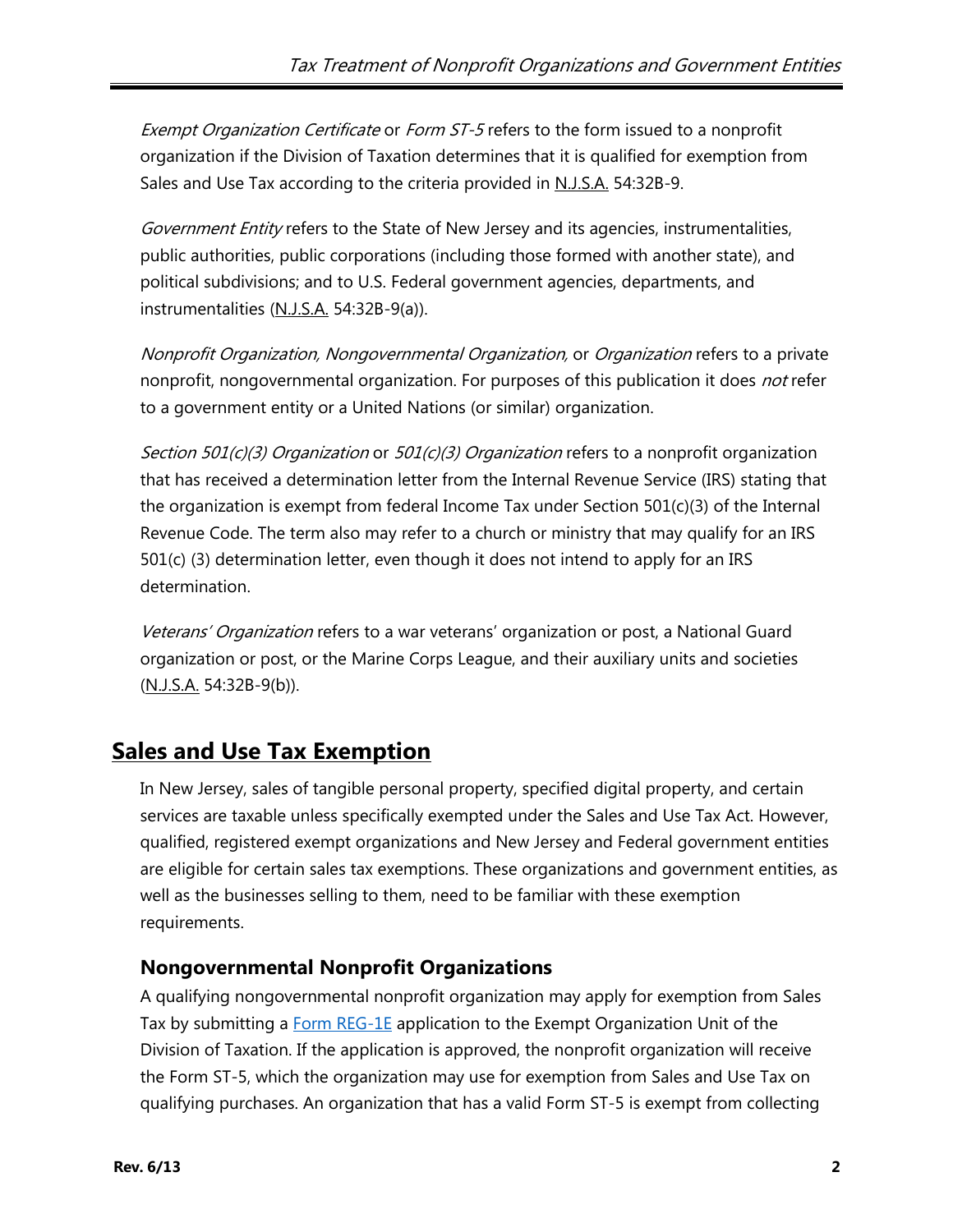sales tax on its sales, subject to exceptions described in [Sales Made](#page-6-0) By Exempt [Organizations](#page-6-0).

### <span id="page-2-0"></span>**Qualifying Organizations**

The Sales and Use Tax Act, N.J.S.A. 54:32B-9(b), provides a Sales and Use Tax exemption for nonprofit organizations of the following types or having the following purposes:

- Exclusively religious, charitable, scientific, testing for public safety, literary or educational purposes;
- For the prevention of cruelty to children or animals;
- A volunteer fire company, rescue, ambulance, first aid, or emergency company or squad;
- Veterans' organizations; or
- An association of parents and teachers of an elementary or secondary public or private school.

#### **Nonqualifying Organizations**

Due to the restricted wording of the exemption provision in the statute, the following types of nonprofit organizations (non-501(c) (3) organizations) do **not** qualify for exemption:

- Business associations and leagues, including chambers of commerce;
- Social or recreational clubs, including senior citizens' clubs;
- Civic, community, homeowners' or tenants' associations;
- Fraternal organizations (except veterans' organizations) including, but not limited to, Elks Lodges, Hibernian Orders, Kiwanis Clubs, Knights of Columbus Councils, Lions Clubs, Masonic Lodges, Moose Lodges, Odd Fellows Lodges, and Rotary Clubs;
- Labor unions; and/or
- Political organizations.

For the same reasons, an IRS  $501(c)(4)$ ,  $501(c)(5)$ ,  $501(c)(6)$ ,  $501(c)(7)$ , etc., organization does not qualify for a Form ST-5 (except if it is a volunteer firefighting, rescue or emergency, veterans,' or parent-teacher organization).

Although some of the nonqualifying organizations may do some charitable or educational work, they do not qualify for Sales Tax exemption because they are not *exclusively* charitable or educational organizations, as required by IRC section  $501(c)(3)$  and  $N.L.S.A.$  54:32B-9(b).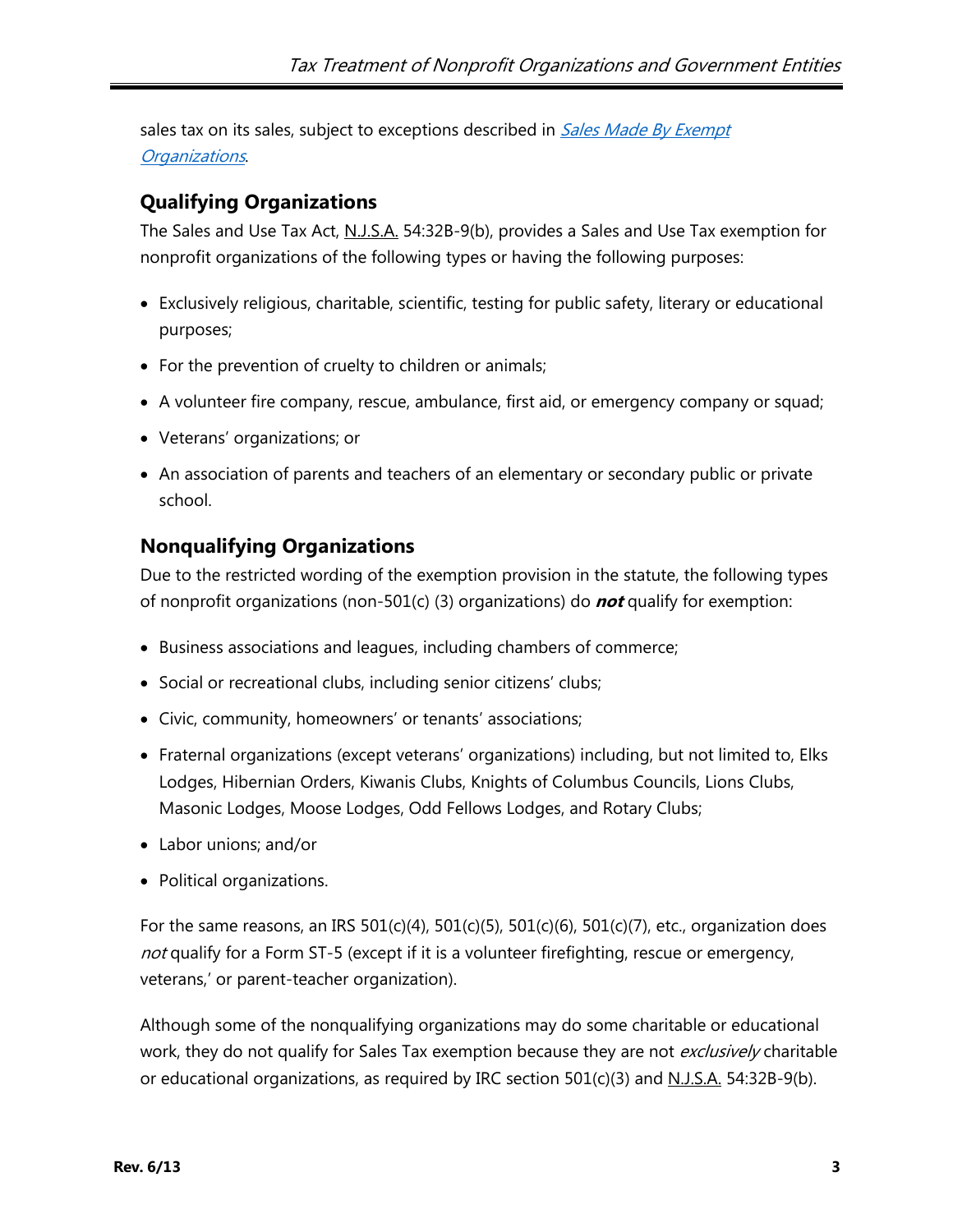## **Applying for Form ST-5**

To apply for the Form ST-5, a nonprofit organization must file an Application for ST-5 Exempt Organization Certificate [\(Form REG-1E\)](http://www.state.nj.us/treasury/taxation/pdf/other_forms/sales/reg1e.pdf) with the Division of Taxation. There is no fee to apply. The application is available on the Division's Web site or can be requested in writing from the New Jersey Division of Taxation, Regulatory Services Branch, PO Box 269, Trenton, NJ 08695-0269, or by fax at 609-989-0113.

The application must include a copy of the articles of organization (e.g., certificate of incorporation or constitution) and any bylaws of the organization. The nonprofit organization should include an IRS determination letter of exemption under IRC Section 501(c)(3).

Volunteer fire companies, rescue or emergency squads, veterans' organizations, and parentteacher organizations do not need to provide a copy of an IRS 501(c)(3) determination letter; however, they should include any IRS determination they have.

The Form REG-1E application and required documentation must be mailed to: New Jersey Division of Taxation, Regulatory Services Branch, PO Box 269, Trenton, NJ 08695-0269, or faxed to 609-989-0113.

**Churches** Churches or ministries that do not have an IRS 501(c)(3) determination letter should submit their Form REG-1E application, articles of organization, and bylaws. The Division will contact them if further documentation is required.

**Affiliated Organizations** Each separate organization must complete a separate Form REG-1E application for Form ST-5. An organization *cannot* use or borrow the Form ST-5 of an affiliated organization.

**Out-of-State Organizations** If a nonprofit organization is located outside New Jersey and wants exemption from New Jersey Sales Tax, the organization must obtain Form ST-5 by completing the Form REG-1E application (see Applying for Form ST-5 above). Another State's exempt organization certificate cannot be substituted for the New Jersey Form ST-5.

## **NJ-REG Tax Registration Form**

A nonprofit that needs to register to pay employer withholding (payroll) taxes or other State taxes and/or fees must complete [Form NJ-REG.](http://www.state.nj.us/treasury/revenue/revprnt.shtml) If the organization is a qualifying organization (see *[Qualifying Organizations](#page-2-0)*) and *only* needs to apply for exemption from Sales Tax, the organization may complete an REG-1E form without also completing Form NJ-REG.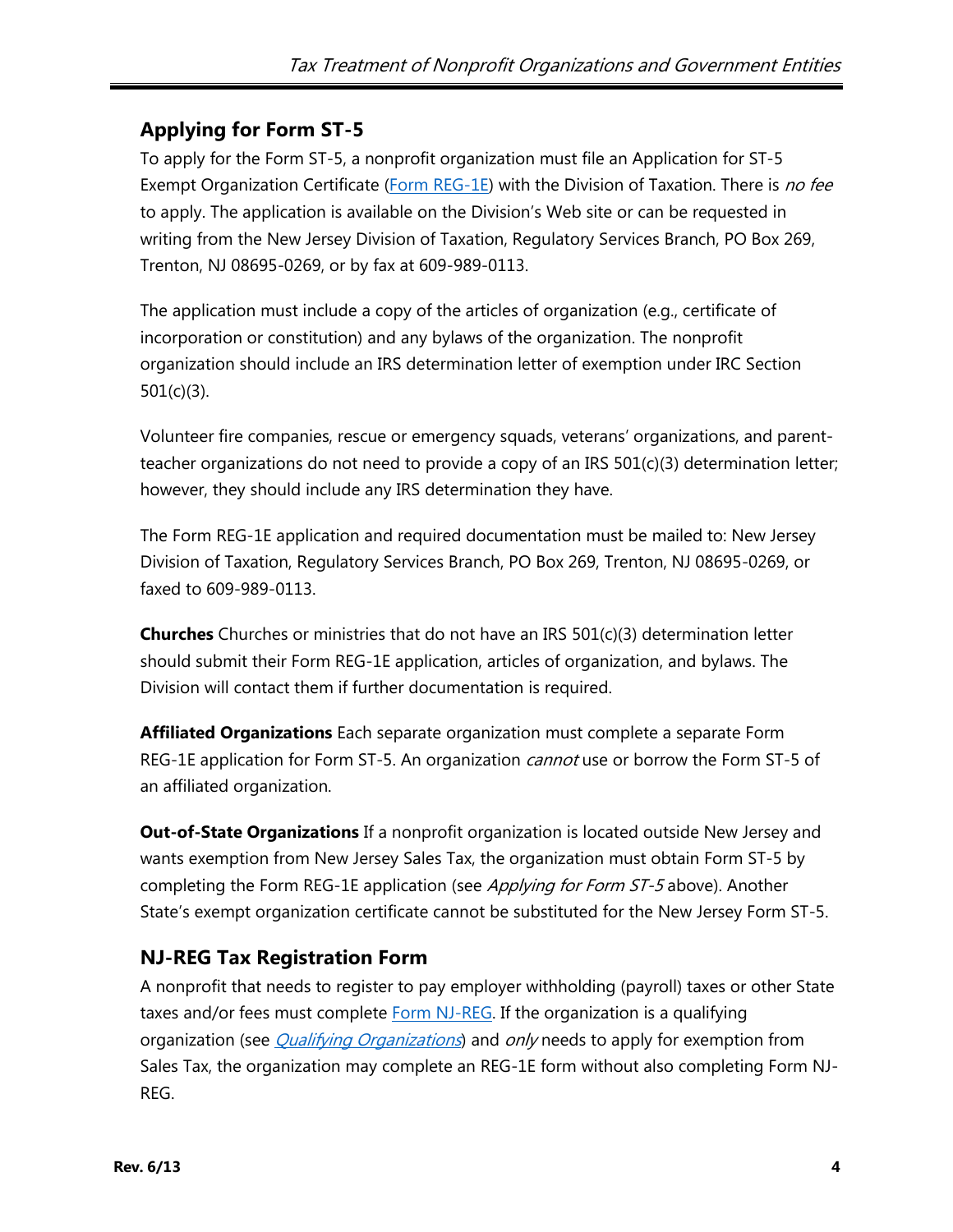## <span id="page-4-0"></span>**Purchases Made By Exempt Organizations**

If an organization's REG-1E application is approved, the Division of Taxation will issue Form ST-5 to the organization as proof of exemption from Sales and Use Tax. An exempt organization may use Form ST-5 for exemption from Sales Tax on purchases (except for natural gas and electricity) that are directly related to the organization's purposes and that are paid for with the organization's funds.

If a purchase is made using personal funds (personal check or personal credit card), the purchase does *not* qualify for exemption from Sales Tax, even if the individual making the purchase will be reimbursed by the organization.

The exemption applies to purchases of goods (e.g., office supplies and equipment), motor vehicles, services, telecommunications services, meals, and admissions, as well as to *Sales* Tax imposed on hotel or motel occupancies. The Form  $ST-5$  also may be used for exemption from Sales Tax imposed on rentals and leases of tangible personal property. **However, Form ST-5 does not exempt the organization from: (1) State occupancy fees; or (2) municipal occupancy tax; or (3) Sales Tax imposed on natural gas or electricity purchases**.

Further information is available in publication [TB-46,](http://www.state.nj.us/treasury/taxation/pdf/pubs/tb/tb46.pdf) Exemptions for Organizations Having ST-5 Exempt Organization Certificate. Information on the taxability of electricity or natural gas purchases is available [online.](http://www.state.nj.us/treasury/taxation/egyexem.shtml)

## **Using Form ST-5**

**Information for Both Sellers and Exempt Organizations** Organizations should reproduce the original Form ST-5 and use these copies when purchasing merchandise and services for the purposes of the organization. The organization must retain the original Form ST-5.

A valid Form ST-5 has the organization's name, address, exemption number, and effective date preprinted on it by the Division of Taxation. If an exempt organization has a change in name, address, or Federal ID number, an officer of the organization must request a new Form ST-5. Details on requesting an updated Form ST-5 are available [online.](http://www.state.nj.us/treasury/taxation/exemption.shtml) If a seller is given a Form ST-5 that has been altered, the seller must decline it and ask the organization to provide a copy that has been updated by the Division of Taxation.

Further information on using and updating Form ST-5 is available [online.](http://www.state.nj.us/treasury/taxation/pdf/pubs/st5faq.pdf)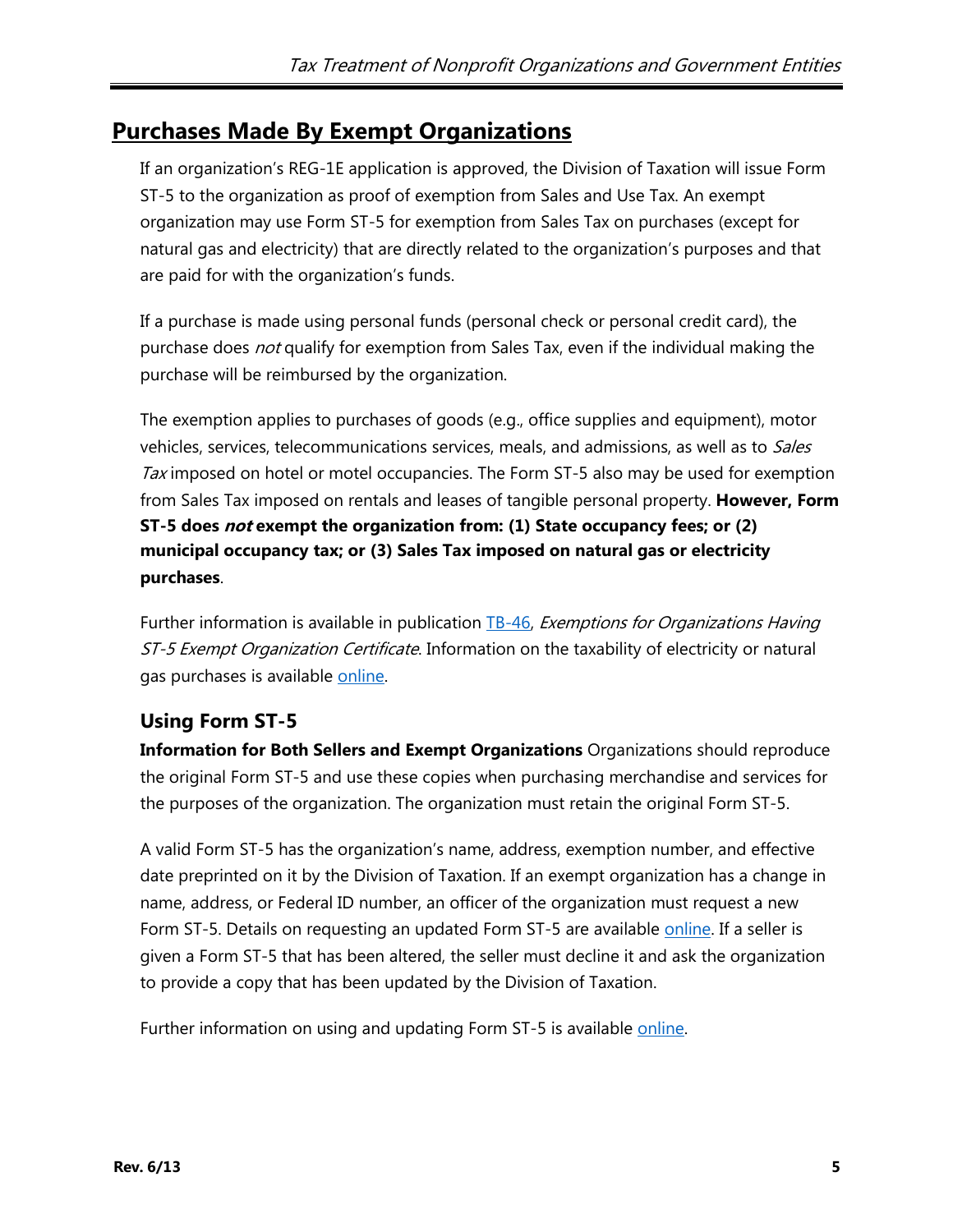**Subsequent Transactions** Once a seller has a copy of a valid Form ST-5 in its records, the ST-5 serves as proof of exemption for subsequent transactions for the same organization. For subsequent transactions, the seller's sales records must adequately identify the exempt organization buyer and the transaction date.

**Requesting a Refund** If an exempt organization erroneously pays Sales Tax (e.g., a copy of the Form ST-5 was not provided to the seller), the organization may either request a refund from the seller (tax refunded at the option of the seller) or file a claim for refund from the Division of Taxation using [Form A-3730.](http://www.state.nj.us/treasury/taxation/pdf/other_forms/sales/a3730.pdf)

### **Specific Exempt Purchase Situations**

**Atlantic City and Cape May County** For information, see [page 13.](#page-12-2)

**Boy Scout and Girl Scout Groups** Dens, packs, and troops of Boy Scouts or Girl Scouts must obtain a copy of their Council's Form ST-5 from the local Council. When making exempt purchases, the leader must sign a copy of the Form ST-5; provide a copy to the seller; and pay with the funds of the den, pack, or troop. If the troop leader uses a personal check or personal credit card to make the purchase, the purchase does not qualify for exemption, even if the leader will be reimbursed by the scout group.

**Cemeteries** Cemetery companies are exempt from a broad range of taxes (N.J.S.A. 45:27-1 et seq.). In general, cemetery companies will issue a [Form ST-4,](http://www.state.nj.us/treasury/taxation/pdf/other_forms/sales/st4.pdf) Exempt Use Certificate, as proof of exemption from Sales Tax and are not required to provide a Form ST-5. However, some cemeteries, due to their charitable or religious status, have a Form ST-5.

For more information about cemetery companies, see publication [ANJ-22,](http://www.state.nj.us/treasury/taxation/pdf/pubs/sales/anj22.pdf) Cemeteries, Funerals & New Jersey Taxes.

**Contractors Working on an Exempt Organization's Real Property** For information on the exemptions for materials purchased by contractors see [Construction Contractor Exemptions](#page-10-0).

**Out-of-State Purchases** Members of a New Jersey exempt organization traveling outside the State will need to seek advice from the other jurisdiction for information on exemption status and procedures. For merchandise shipped or brought into New Jersey, an exempt organization is exempt from New Jersey Use Tax, as long as the organization purchased it for the organization's exempt purposes.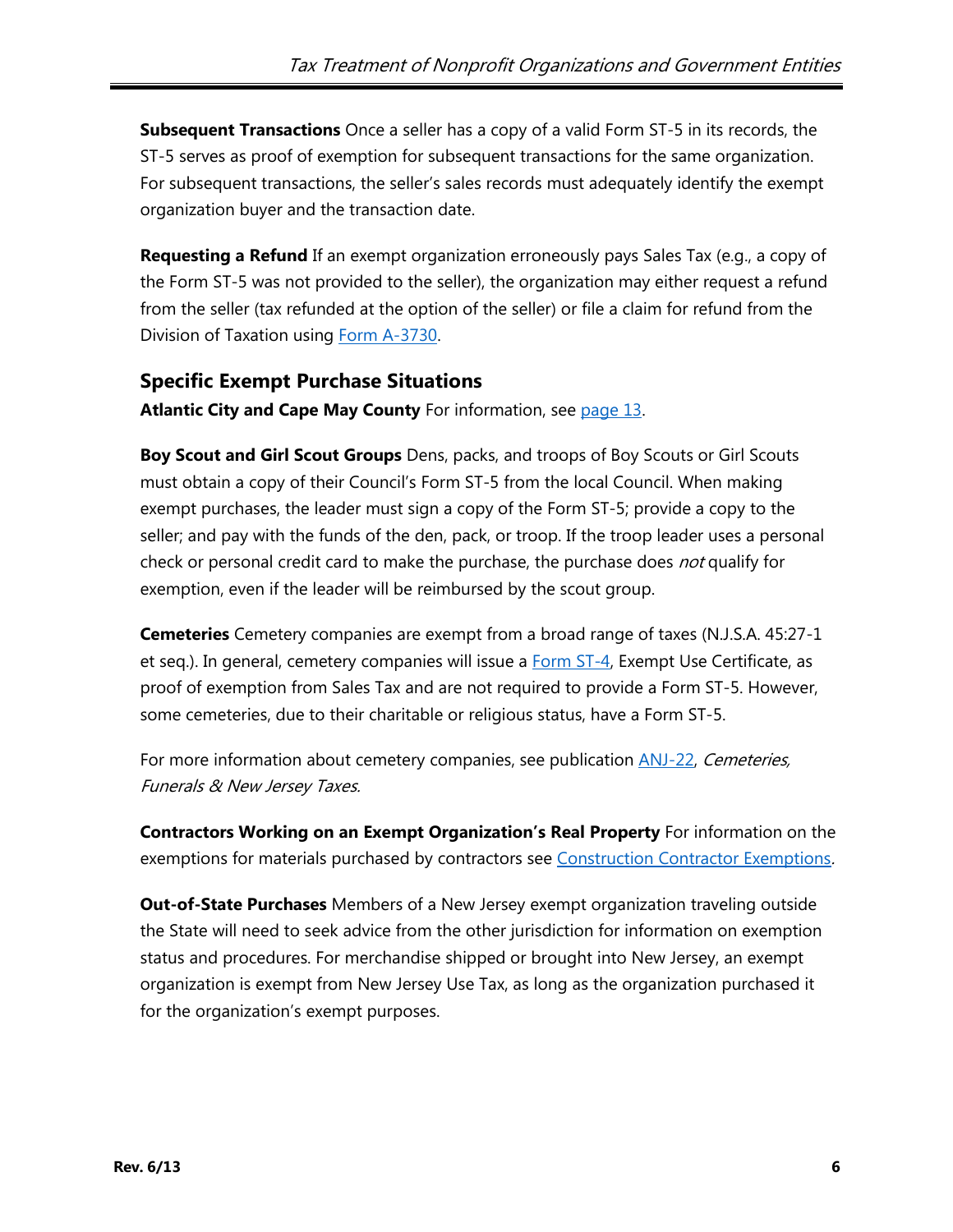## <span id="page-6-0"></span>**Sales Made By Exempt Organizations**

An exempt organization must collect Sales Tax if it operates a retail business (except a qualifying "thrift" store) or if it maintains a business operation selling taxable services or merchandise more than occasionally. However, an exempt organization is not required to collect Sales Tax if it makes only occasional fundraising sales that are relatively short in duration, and all of the proceeds go to the exempt organization.

### **Occasional Fundraising Sales**

In general, a nonprofit organization having a valid Form ST-5 is exempt from collecting Sales Tax for occasional fundraising sales. Examples of occasional fundraising sales are:

- Annual book and/or greeting card sales lasting a few weeks;
- Gift merchandise sales, such as plants or crafts, which occur several times a year and last one or two days.

For additional information on the tax treatment of sales made by exempt organizations, see publication [TB-46,](http://www.state.nj.us/treasury/taxation/pdf/pubs/tb/tb46.pdf) Exemptions for Organizations Having ST-5 Exempt Organization Certificate.

#### **Retail Businesses**

An exempt organization that continuously operates a store, or the equivalent of a store such as a mail-order or Internet business, is required to collect Sales Tax, except for qualifying thrift stores. Exempt organizations must collect Sales Tax when operating an eating or drinking establishment or other regular business making taxable sales.

**Qualifying Thrift Stores** An exempt organization thrift store qualifies for exemption from collecting Sales Tax on *donated* items if:

- At least 75% of the store merchandise consists of donated items; **and**
- At least 75% of the work to operate the store is performed by volunteers.

**Example** An exempt organization operates a thrift store in which all the merchandise is donated and 50% of the work is done by paid employees. The store must collect Sales Tax on all of its sales. The store fails to meet the exemption criterion that at least 75% of the work is performed by volunteers.

The thrift store exception applies to sales of donated merchandise only. If the store also regularly sells taxable merchandise that was not donated, the store must collect Sales Tax on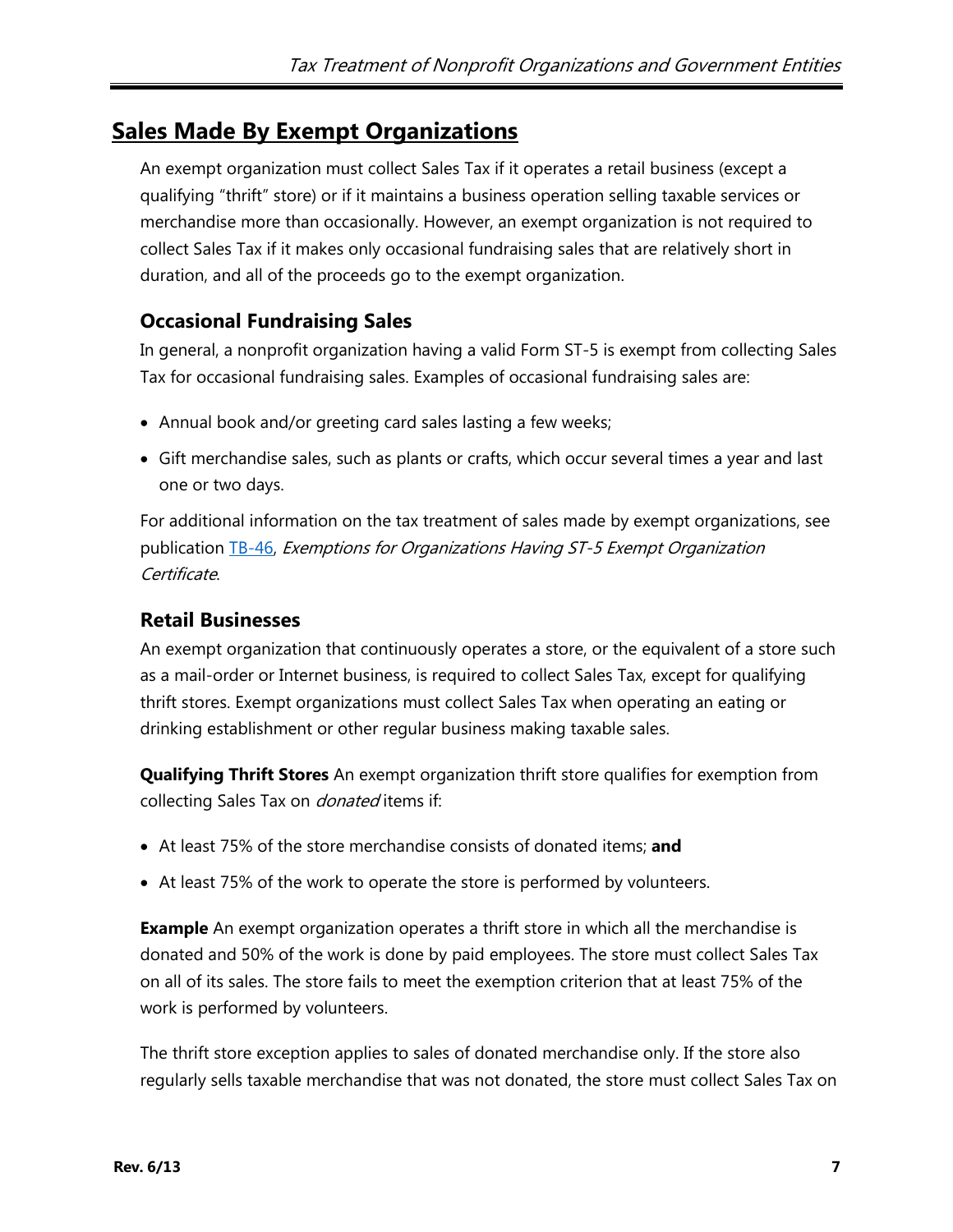the nondonated merchandise. For more information, see publication [TB-46,](http://www.state.nj.us/treasury/taxation/pdf/pubs/tb/tb46.pdf) Exemptions for Organizations Having ST-5 Exempt Organization Certificate.

### **Admission Charges**

Charges for admission to events that are conducted by an exempt organization are not taxable when all of the proceeds from the admissions are for the exclusive benefit of a qualified New Jersey exempt organization and do not benefit any individual stockholder or other member of that organization. For more information on exempt organizations and admission charges, see Tax Topic Bulletin [S&U-11,](http://www.state.nj.us/treasury/taxation/pdf/pubs/sales/su11.pdf) Admissions Charges.

**Carnivals, Rodeos, Circuses** The Sales Tax exemption does **not** apply in the case of admissions to carnivals, rodeos, or circuses in which any professional performer or operator participates for compensation. For more information on the Sales Tax treatment for these charges, see publication [TB-50,](http://www.state.nj.us/treasury/taxation/pdf/pubs/tb/tb50.pdf) Amusement Ride Operator's Responsibility to Remit Sales Tax For Admission Charges to Carnivals Conducted In Conjunction With Exempt Organizations.

**Membership Fees** Exempt organizations are exempt from collecting Sales Tax on initiation fees, membership fees, or dues to their facilities (e.g., YMCAs and YWCAs). The status of the seller simply as a "nonprofit" organization is not sufficient to qualify for exemption. For additional information concerning membership fees or dues, see the [Tax Note](http://www.state.nj.us/treasury/taxation/membership.shtml) on this topic.

## **Magazine Subscriptions**

A membership periodical distributed by an exempt organization to its members, as a benefit of membership in the organization, is exempt from Sales and Use Tax (N.J.S.A. 54:32B-8.5). For more information, see publication **ANJ-21**, Newspapers, Magazines, Periodicals and New Jersey Sales Tax or Tax Topic Bulletin [S&U-4,](http://www.state.nj.us/treasury/taxation/pdf/pubs/sales/su4.pdf) New Jersey Sales Tax Guide.

## <span id="page-7-0"></span>**Government Entities**

New Jersey State agencies, instrumentalities, political subdivisions and authorities, and Federal agencies and instrumentalities are generally exempt from paying Sales and Use Tax and from collecting Sales Tax (N.J.S.A. 54:32B-9(a)). The New Jersey Sales and Use Tax Act does not provide exemption to other states or the District of Columbia.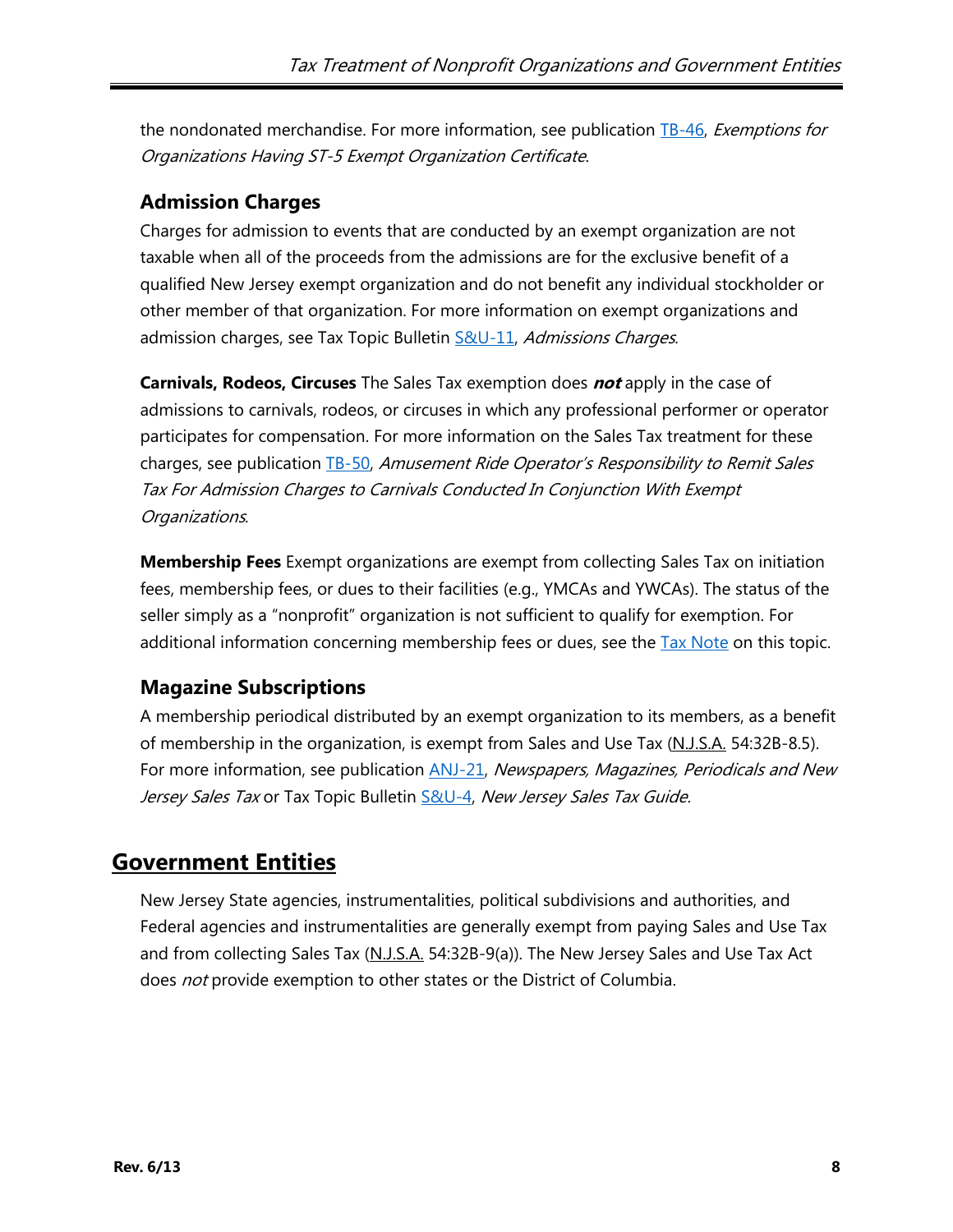#### **Exempt Purchases**

#### **Proof of Exemption**

Sellers need proof of exemption to substantiate that an exempt government entity (New Jersey or Federal) made direct payment to the seller. The acceptable proofs of exemption include: a copy of a government voucher, a government purchase order form, a purchase order made on government letterhead stationery, a copy of a government check, or a copy of a government credit card indicating direct government payment.

Exempt government entities are *not* required to provide sellers an exemption number or an exemption certificate (see *Cash Purchases of \$150 or Less* below). Similarly, a letter from the Division of Taxation confirming exemption is *not* required. The Division of Taxation does not provide an exemption number to government entities.

Although an exemption letter is not required, a New Jersey or Federal government entity may request a letter confirming its exemption by writing to the New Jersey Division of Taxation, Regulatory Services Branch, PO Box 269, Trenton, NJ 08695-0269; by fax to 609- 989-0113; or by email to tax.exemptorganizations@treas.nj.gov. Federally chartered credit unions also may request an exemption letter, since they are treated as exempt Federal instrumentalities. (State-chartered credit unions do **not** qualify for exemption and should not request an exemption letter.)

**Natural Gas and Electricity** State and local government entities and exempt organizations (e.g., schools, churches, nursing homes, etc.) generally are not exempt from Sales Tax on purchases of natural gas and electricity. More information is available [online.](http://www.state.nj.us/treasury/taxation/egyexem.shtml)

#### **Cash Purchases of \$150 or Less**

When a New Jersey or Federal government entity makes a cash purchase of \$150 or less, the entity must complete and provide an Exempt Use Certificate, Form [ST-4,](http://www.state.nj.us/treasury/taxation/pdf/other_forms/sales/st4.pdf) as proof of exemption (no exempt number required). Form ST-4 is not required when there is other proof of direct government payment, such as a purchase order. The ST-4 is not valid when the cash purchase exceeds \$150 or when a government employee uses cash to purchase a hotel or motel occupancy.

#### **Hotel/Motel Occupancies**

Occupancies of a room in a hotel, motel, or similar facility may qualify for exemption, as long as the hotel or motel has proof of direct payment by a New Jersey or Federal government entity. This government exemption extends to the State Occupancy Fee, Municipal Occupancy Tax, Atlantic City Luxury Tax, and/or Cape May County Tourism Sales Tax and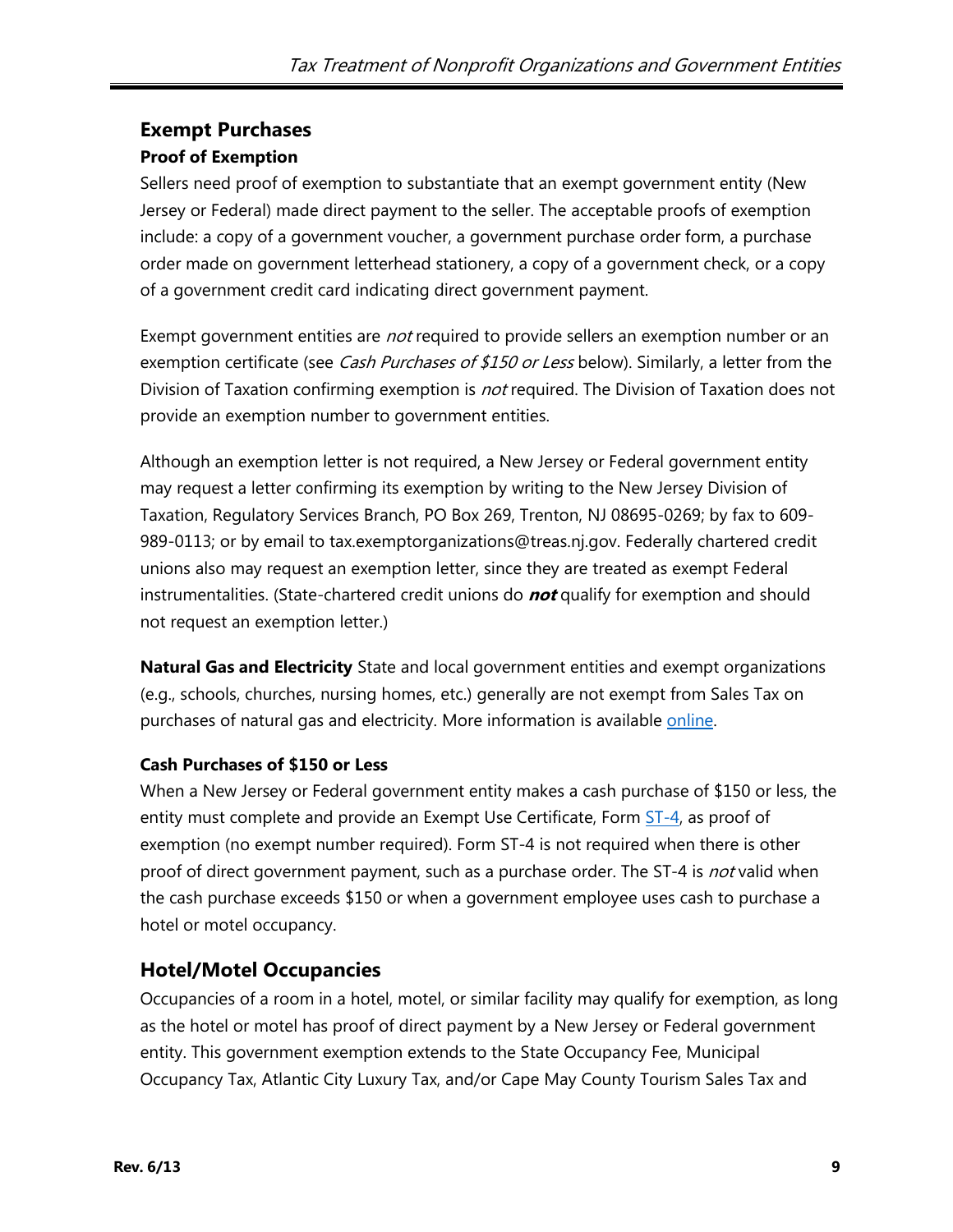Tourism Assessment. For occupancies, Form ST-4 may *not* serve as a substitute for the required direct government payment. See Federal Government Employees Traveling in New Jersey below.

#### **Federal Government Employees Traveling in New Jersey**

For detailed information on the Sales Tax treatment of purchases made by Federal government employees traveling in New Jersey, see Sales Tax Guidelines for Hotels and [Motels](http://www.state.nj.us/treasury/taxation/pdf/regs/salestaxguidelines.pdf).

#### **Government Contractors**

Businesses do not qualify for Sales Tax exemption simply by reason of having a contract with an exempt government entity. Businesses that have a government contract are generally subject to Sales and Use Tax. For example, when a business purchases a laptop computer to use in New Jersey to perform a government contract and the business claims that it will be transferred to the government at the end of the contract, the laptop computer does not qualify for exemption from Sales and Use Tax.

However, certain purchases made by construction contractors may be exempt. See Construction [Contractor Exemptions](#page-10-0).

#### **Sales Made By Government Entities**

In general, a government entity is required to collect Sales Tax on sales made from a shop or store except when it is "a seller of services or property of a kind not ordinarily sold by private persons." (N.J.S.A. 54:32B-9(a) (1)). A government entity that needs a determination as to the taxability of a particular type of sale may request one by writing to the New Jersey Division of Taxation, Regulatory Services Branch, PO Box 269, Trenton, NJ 08695- 0269; by fax to 609 989-0113; or by e-mail to [tax.exemptorganizations@treas.nj.gov.](mailto:tax.exemptorganizations@treas.nj.gov)

**Parking, Storing, Garaging Motor Vehicles** For the Sales Tax treatment of parking provided by a government entity, see publication **ANJ–23**, Parking, Storing, Garaging Motor Vehicles & New Jersey Sales Tax.

**Membership Fees** For information on the tax treatment of charges for access to publicly owned recreational facilities (e.g., public golf courses or public swimming pools) see the Tax [Note](http://www.state.nj.us/treasury/taxation/membership.shtml) on this topic.

**Concession Stands at Veterans' Homes** Pursuant to N.J.S.A. 54:32B-8.54, concession stands located at a State residential veterans' facility, operated pursuant to N.J.S.A. 38A:3-6, are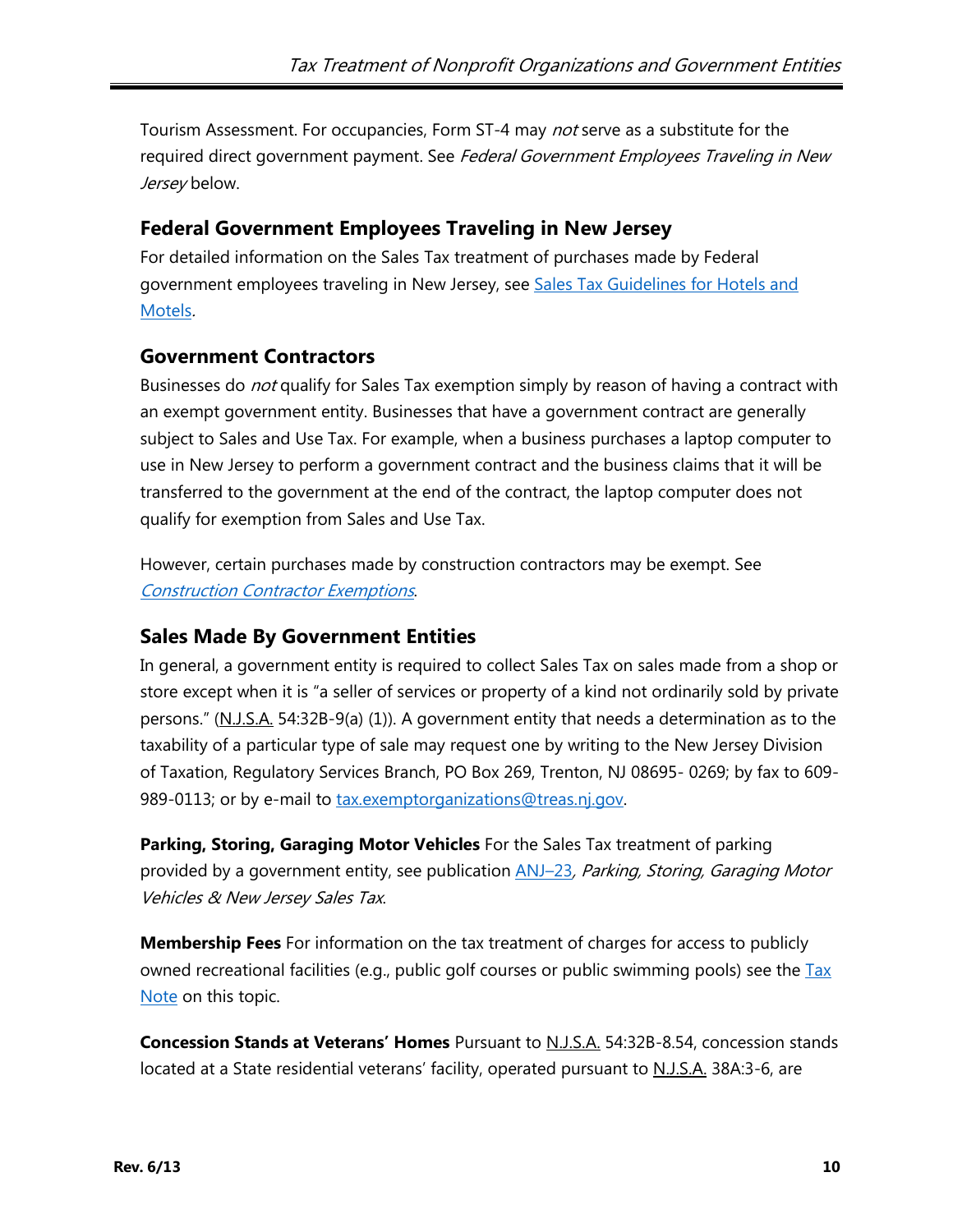exempt from collecting Sales Tax on their sales. This exemption applies to a State veterans' home concession stand, whether it is operated by the State or a private business.

## <span id="page-10-0"></span>**Construction Contractor Exemptions**

As provided by N.J.S.A. 54:32B-8.22, a contractor improving, altering, or repairing the real property of an exempt organization or exempt government entity is exempt from Sales and Use Tax on qualifying purchases.

Qualifying purchases are purchases of construction materials, construction supplies, and a few qualifying services, if used exclusively and entirely consumed in erecting structures or building on, or otherwise improving, altering, or repairing real property belonging to an exempt entity. The exemption does *not* extend to equipment (e.g., bulldozers, jackhammers, or computers) purchased, leased, or rented to perform the work on the real property.

**Exemption Certificates** A contractor must retain a copy of the exempt organization's Form ST-5 or a copy of the government contract. To make qualified exempt purchases the contractor must provide a Contractor's Exempt Purchase Certificate, [Form ST-13,](http://www.state.nj.us/treasury/taxation/pdf/other_forms/sales/st13.pdf) to its suppliers. If a contractor buys materials from a seller that does not collect Sales Tax (i.e., a seller outside of New Jersey), then the contractor should retain a completed Form ST-13 in his/her records to demonstrate that the purchases qualified for the exemption. For more information, see Tax Topic Bulletin, [S&U-3,](http://www.state.nj.us/treasury/taxation/pdf/pubs/sales/su3.pdf) Contractors and New Jersey Taxes; publication [TB-67,](http://www.state.nj.us/treasury/taxation/pdf/pubs/tb/tb67.pdf) Contractor Exemption for Improving, Altering, or Repairing the Real Property of Qualified Exempt Entities.

If a contractor intends to pick up materials in another state, the contractor should check with that state to determine if any exemptions are available.

## <span id="page-10-1"></span>**School Purchases and Sales**

#### **Private Schools**

An exempt private school must give its suppliers a copy of its Form ST-5. In general, an exempt private school should not use, and a seller should not accept, Form ST-4. (For details on Form ST-4, see the instructions for the form or Tax Topic Bulletin [S&U-6,](http://www.state.nj.us/treasury/taxation/pdf/pubs/sales/su6.pdf) Sales Tax Exemption Administration.)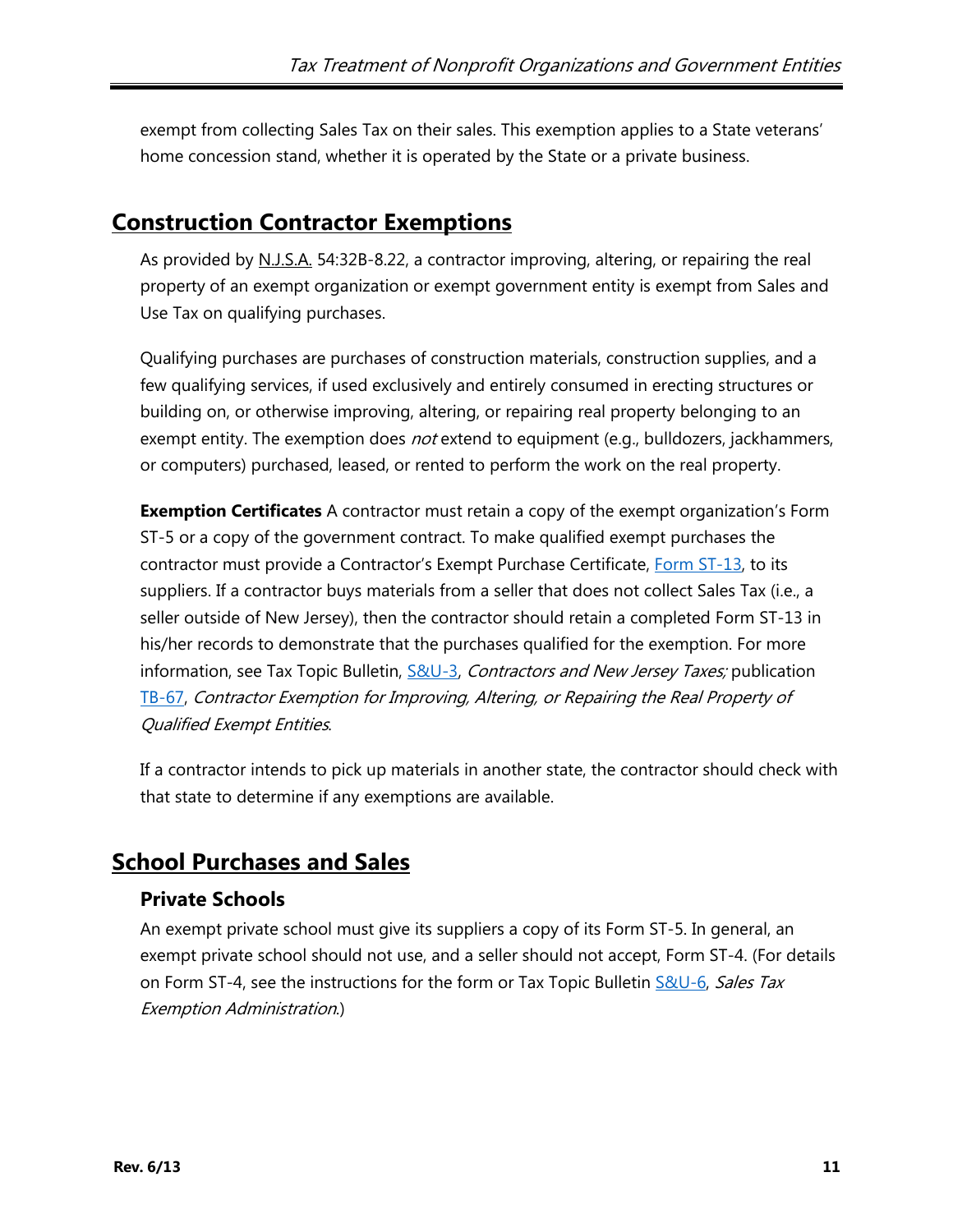#### **New Jersey Public Schools**

For sales to a New Jersey public school, sellers only need a copy of a school purchase order or other proof of direct payment by the public school. For purchases of \$150 or less made with cash from a school fund (e.g., prom fund) a public school must provide sellers with Form ST-4 signed by a school official.

**NOTE:** New Jersey public schools generally are not issued a Form ST-5. See *Exempt* [Purchases](#page-4-0).

#### **Purchases Made By School Employees**

When an employee of a school makes a purchase using a personal check or personal credit card, there is no exemption from Sales Tax, even if the employee provides Form ST-4 or ST-5 to the seller. If the person making the purchase pays with personal funds, the exemption from Sales Tax does not apply even if the purchaser will receive reimbursement from the school.

#### **School Stores**

A school store that merely puts low-price merchandise out on a folding table or two, one or two days a month during the school year, is *not* treated as a store that is required to collect Sales Tax.

#### **School Fundraisers**

Sales Tax is not required to be collected for occasional school fundraiser sales, provided the buyer makes payment directly to an exempt school or an exempt organization, including an exempt parent-teacher organization. When payment is made directly to a business, such as a for-profit merchandiser, the sale does not qualify for exemption, unless otherwise exempt (e.g., sale of clothing).

#### **School Cafeterias**

The Sales and Use Tax Act specifically exempts sales of prepared food and drink to students enrolled at elementary, secondary, and postsecondary schools (N.J.S.A. 54:32B-8.3). However, cafeterias and other eating establishments at colleges and universities must charge Sales Tax to teachers and others that do not have a student identification card (N.J.A.C. 18:24-12.5).

#### **Food Stands at School Functions**

Sales Tax is not required to be collected on sales at a school food or concession stand operated only during school athletic games or special events if the stand is operated by, and all profits go to, the exempt school, parent-teacher organization, or athletic booster club. For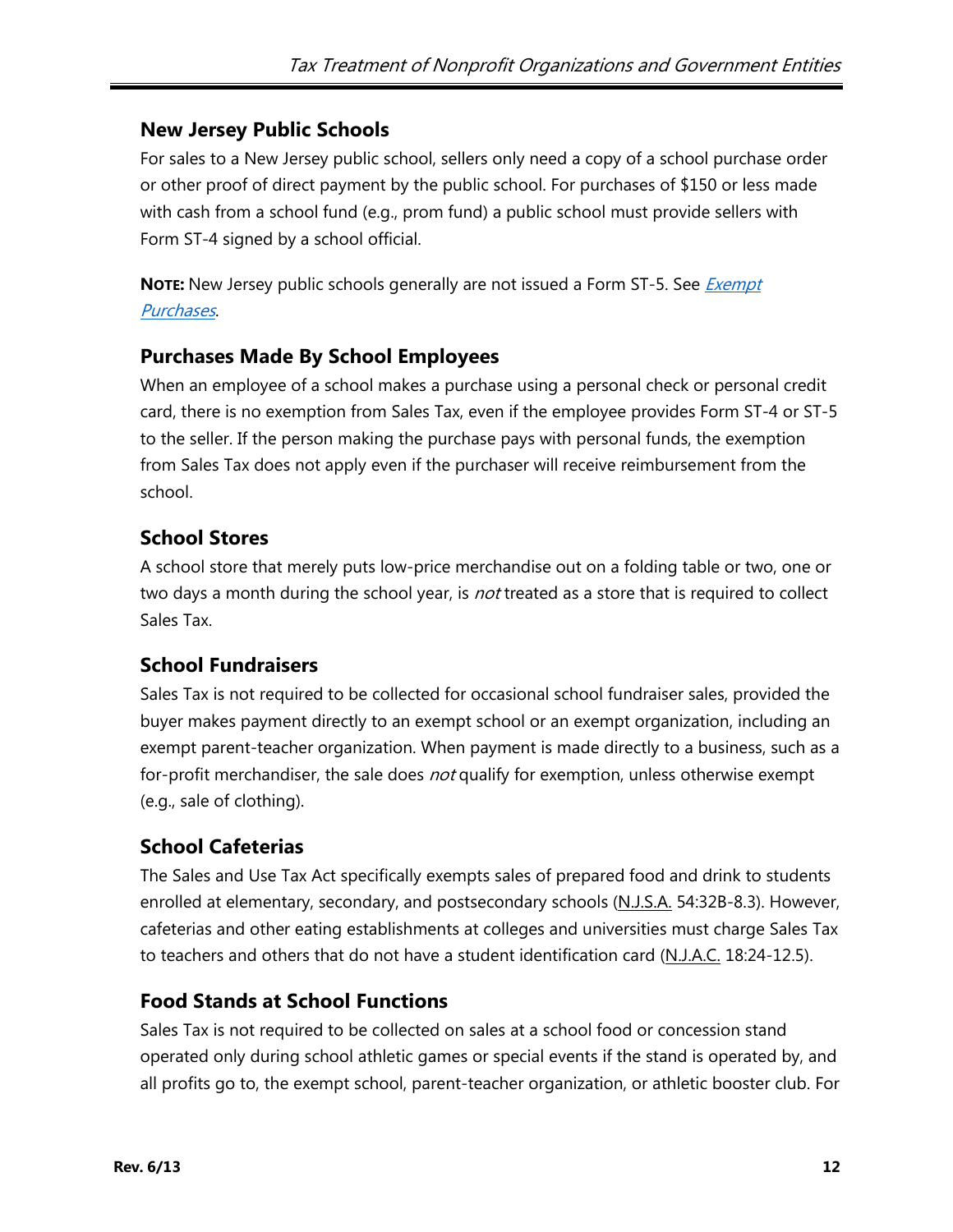more information see publication [TB-49](http://www.state.nj.us/treasury/taxation/pdf/pubs/tb/tb49.pdf), Purchases and Sales by Schools and Affiliated Organizations.

## <span id="page-12-0"></span>**Foreign Diplomats, Embassies, and Missions**

New Jersey sellers occasionally make sales to foreign diplomats or to embassies and missions of foreign countries. Entitlement to Sales Tax exemption, for either diplomatic personnel or the missions, is administered by the U.S. Department of State, which *issues tax* exemption cards. Information about the *Diplomatic Tax Exemption Program* is available on the U.S. Department of State's website. Also, the Division of Taxation provides information in publication [TB-53](http://www.state.nj.us/treasury/taxation/pdf/pubs/tb/tb53.pdf), Diplomat/Consular Sales Tax Exemptions.

Questions regarding the Diplomatic Tax Exemption Program should be directed to the U.S. Department of State at 202-895-3500 or 646-282-2825.

## <span id="page-12-1"></span>**Other Taxes and Fees**

### <span id="page-12-2"></span>**Atlantic City Luxury and Cape May County Tourism Taxes**

Exempt organizations are *not* exempt from the Atlantic City Luxury Tax or the Cape May County Tourism Sales Tax and Tourism Assessment. The statutes imposing those taxes provide exemption only for New Jersey and Federal government entities.

An exempt organization, however, may use its Form ST-5 to be exempt from the Sales Tax portion of the bill. For more information, see publications ANJ-17, Atlantic City: Luxury Tax, New Jersey Sales Tax and Other Fees, and TB-23, Cape May County Tourism Tax.

## **Corporation Business Tax**

If a nonprofit organization is incorporated and operating as a nonprofit corporation, the nonprofit corporation is exempt from the New Jersey Corporation Business Tax (N.J.S.A. 54:10A-3). A nonprofit corporation may request a letter from the Division of Taxation confirming that it is exempt from Corporation Business Tax. Instructions for obtaining an exemption letter are available on the Division of Taxation's [website.](http://www.state.nj.us/treasury/taxation/exemptcbt.shtml)

#### **Local Property Tax**

For information on exemption from Local Property Tax for qualifying nonprofit use of real property, contact the **Tax Assessor** in the corresponding municipality.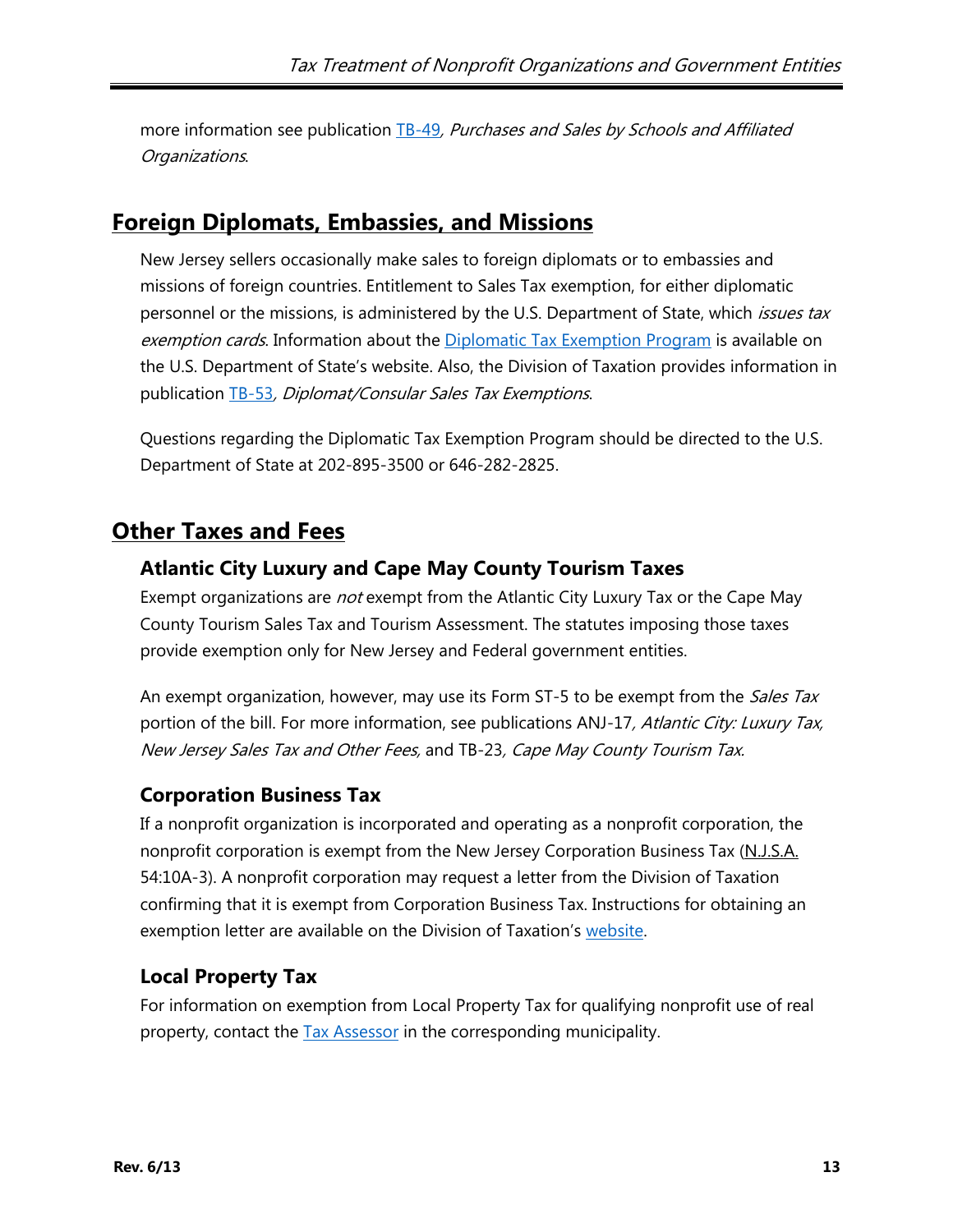### **Motor Fuel Tax**

Sales of motor fuel made to the State of New Jersey and the Federal government are exempt from New Jersey Motor Fuel Tax under N.J.S.A. 54:39-112(b)(3).

In general, sales of motor fuel made to nonprofit organizations are not exempt from motor fuel tax. However, if the nonprofit organization purchases the fuel for one of the exempt purposes enumerated in N.J.S.A. 54:39-112(a), it may claim a refund based on the exempt use by filing Form [MFA-20.](http://www.state.nj.us/treasury/taxation/pdf/other_forms/motorfuel/mfa20.pdf) Among the exempt purposes that would be of interest to nonprofit organizations are fuel used for ambulances or for emergency vehicles used exclusively by volunteer first-aid or rescue squads.

### **Partnership Fees or Taxes**

If a nonprofit organization is a partner in a partnership, and the partnership is required to remit partnership filing fees for Form NJ-1065 purposes, there is no filing fee exception for the nonprofit members. See publication [TB-55,](http://www.state.nj.us/treasury/taxation/pdf/pubs/tb/tb55.pdf) Partnership Filing Fee and Nonresident Partner Tax. On the other hand, a partnership generally is not required to remit Nonresident Partner Tax on behalf of its nonresident partners for any partner that is a nonprofit organization (N.J.S.A. 54:10A-15.11(c)).

### **Petroleum Products Gross Receipts Tax**

Gross receipts from sales of petroleum products to an exempt organization may be eligible for exemption from the Petroleum Products Gross Receipts Tax (PPGRT) if the exempt organization has invoices meeting certain standards and has a contract to purchase the products for a period of one year or longer. New Jersey and Federal government entities also are eligible for exemption, under less stringent requirements. For details, see Form [PPT-5.](http://www.state.nj.us/treasury/taxation/prntpetr.shtml)

The tax and the exemption are administered by the Division of Taxation's Excise Tax Branch, which may be reached at 609-633-9057.

## <span id="page-13-0"></span>**Other Information**

#### **Annual Report**

To maintain its status as a corporate entity, a New Jersey nonprofit corporation *must* file a corporate Annual Report online and pay the annual fee on the Division of Revenue and Enterprise Services' web site. For further information, including possible exceptions for Title 16 religious corporations, call 609-292-9292.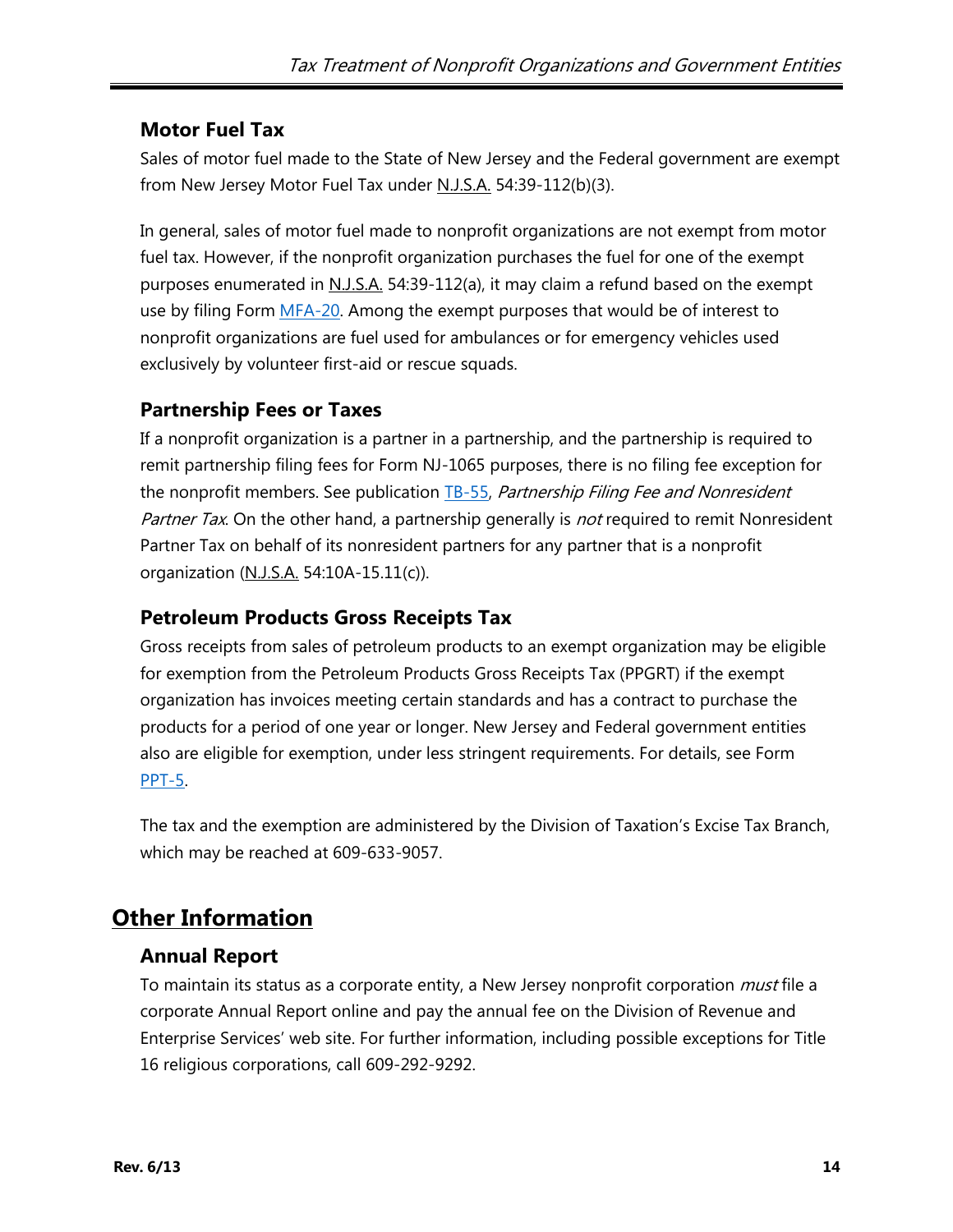Information on obtaining a copy of the nonprofit certificate of incorporation is available online or by calling the Division of Revenue and Enterprise Services at 609-292-9292.

**NOTE:** The Division of Taxation cannot provide a copy of a certificate of incorporation; it must be obtained from the Division of Revenue and Enterprise Services.

## **Business Registration Certificate**

Nonprofit organizations intending to sell goods or services to a State or local government entity may obtain information about the Business Registration Certificate (BRC) through the Division of Revenue and Enterprise Services' [website](http://www.state.nj.us/treasury/revenue/busregcert.shtml) or by calling the Division of Revenue and Enterprise Services at 609-292-9292.

## **Federal Form 990**

Nonprofit organizations are *not* required to file a copy of Federal Form 990 or a comparable annual income reporting form with the Division of Taxation. However, they may be required to make an annual filing with New Jersey's [Charities Registration and Investigation Section](http://www.njconsumeraffairs.gov/charities/Pages/default.aspx) within the State Division of Consumer Affairs. That website also has a link for information on holding games of chance fundraisers, such as raffles and 50/50s. For Federal requirements (e.g., Form 990), visit the IRS [website](https://www.irs.gov/) or contact the IRS at 1-877-829-5500.

## **Unrelated Business Income Tax**

The State of New Jersey does not impose an unrelated business income tax on nonprofit organizations.

## **For More Information**

#### **Online**

- Division of Taxation [website;](http://www.njtaxation.org/)
- **[Email](https://www.state.nj.us/treas/taxation/contactus_tyttaxa.shtml) general State tax questions.**

Do not include confidential information such as Social Security or federal tax identification numbers, liability or payment amounts, dates of birth, or bank account numbers in your email;

• Subscribe to  $NJ$  Tax E-News, the Division of Taxation's online information service.

## **By Phone**

- Call the Division of Taxation's Customer Service Center at **609-292-6400**;
- Text Telephone Service (TTY/TDD) for Hearing-Impaired Users: **1-800-286-6613** (toll-free within NJ, NY, PA, DE, and MD) or **609-984-7300.** These numbers are accessible only from